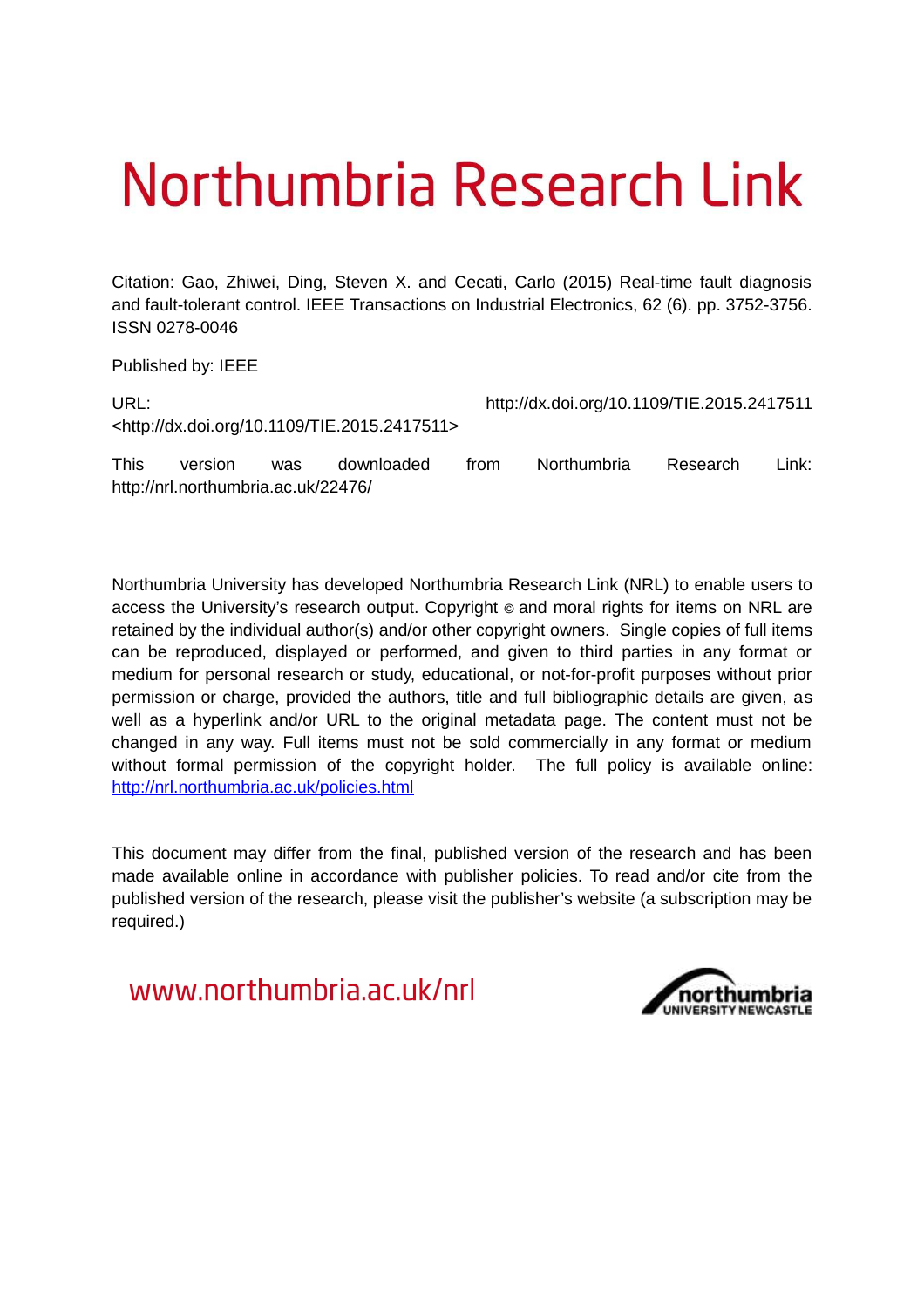## Real-Time Fault Diagnosis and Fault-Tolerant **Control**

**N**owadays, industrial equipment and systems have become more complex and expensive, with less tolerance for performance degradation, productivity decrease and safety hazards caused by unexpected faults, which stimulate an increasing demand for real-time fault diagnosis and fault tolerant control techniques. Real-time monitoring and fault diagnosis aim to detect, isolate, and identify any kinds of potential abnormalities and faults so that necessary actions can be taken to avoid damage of any components, and even disastrous situations. Fault tolerance is an advanced design/regulation method to ensure the system to work with tolerant performance degradation when some component or parameter faults occur. This kind of techniques is developed for improving system reliability by adopting software (or information) and hardware redundancies. During the last four decades, a huge number of results on fault diagnosis, fault tolerant control and their applications in a variety of engineering systems were reported (e.g., see [1-9] and the references therein). Recent renewable industries such as windturbine systems, marine-based energy systems, and photovoltaics energy conversion systems have further simulated the development of research and application of the real-time monitoring, diagnosis and fault-tolerant design. The special session is motivated to provide a forum for academic and industrial communities to report recent theoretic/application results in real-time monitoring, diagnosis and fault-tolerant design, and exchange the ideas about emerging research direction in this field.

Twenty-three papers are eventually selected through a strict peer-review procedure, which represent most recent progress on real-time fault diagnosis, fault-tolerant control design and their applications [10-32]. Twelve selected papers pay attention on fault diagnosis methods and applications [10-21], and the other eleven papers are concentrated on real-time fault tolerant control and applications [22-32]. We are going to overview the selected papers following *fault diagnosis techniques* and *fault-tolerant control techniques* sequentially.

*Fault diagnosis techniques* can be generally categorized into model-based fault diagnosis, signal-based fault diagnosis, knowledge-based fault diagnosis, and hybrid fault diagnosis (the combination or integration of more than one fault diagnosis methods). All the approaches are based on the information redundancy recorded in the data, and the understanding of the designer on these data. As a result, the categorizations of the fault diagnosis methods rely on what the designers know about the data and how they process the data. For model-based fault diagnosis methods, system models are available to the designer, and the developed model-based algorithms are employed for real-time monitoring and diagnosis using on-line input-output data. For signal-based fault diagnosis, signal pattern for a healthy system is known to the designer, and fault diagnosis is done by checking the consistency between the known healthy signal pattern/feature and the real-time signal pattern/feature, extracted from the real data of the process by using a variety of signal processing techniques. For knowledge-based fault diagnosis, a large amount of historical data is available to the designer. The implicit relationship among the system variables, called knowledge base, can be extracted from the historical data by training or statistical analysis. Fault diagnosis is implemented by checking the consistency between the knowledge base and the real-time feature extracted by using on-line data analysis and learning with the aid of various computational intelligence techniques. It is noticed that all the methods are data based; however, only knowledge based fault diagnosis needs to use a large amount of historical data. Therefore, knowledge-based diagnosis method is also called data-driven fault diagnosis methods (*e.g.*, see the survey paper [10, 11]). The selected research papers [12-21] fall into the respective categories readily (*e.g.*, see Table 1).

TABLE 1 SELECTED FAULT DIAGNOSIS PAPERS IN THE SS

| Fault<br>diagnosis<br>methods | Model-based<br>method | Signal-<br>based<br>method | Data-driven<br>method | Hybrid<br>method |
|-------------------------------|-----------------------|----------------------------|-----------------------|------------------|
| Selected<br>papers.           | $[12 - 14]$           | [15]                       | $[16-18]$             | $[19 - 21]$      |

The special session is initialized by the first- and second-part survey papers on real-time fault diagnosis and fault tolerant control contributed by the guest editors [10, 11], which gives a comprehensive review on real-time fault diagnosis techniques and their applications following the categories of modelbased fault diagnosis, signal-based fault diagnosis, knowledge-based fault diagnosis, and hybrid and active fault diagnosis. Moreover, an overlook on the future development of the real-time fault diagnosis is presented as well. Over 220 technical literatures are reviewed with more attention on the recent results during the last decade, which sheds a light for the readers from various societies and industrial communities to quickly access to the recent developments of this field.

There are three papers that deal with model-based fault diagnosis methods [12-14], all with applications to wind turbine energy systems. In the paper [12] contributed by Simani *et al*., Takagi–Sugeno fuzzy model based fault detection and isolation methods are proposed, where the fuzzy models are derived using fuzzy clustering and dynamic system identification techniques. The effectiveness of the proposed approach is tested on the data acquired from the simulated wind turbine benchmark. The paper [13] authored by Sanchez *et al*., applies a model-based diagnosis approach to an advanced wind turbine benchmark under several fault scenarios by using interval based analytical redundancy relations (static and dynamic) and observers. In most cases,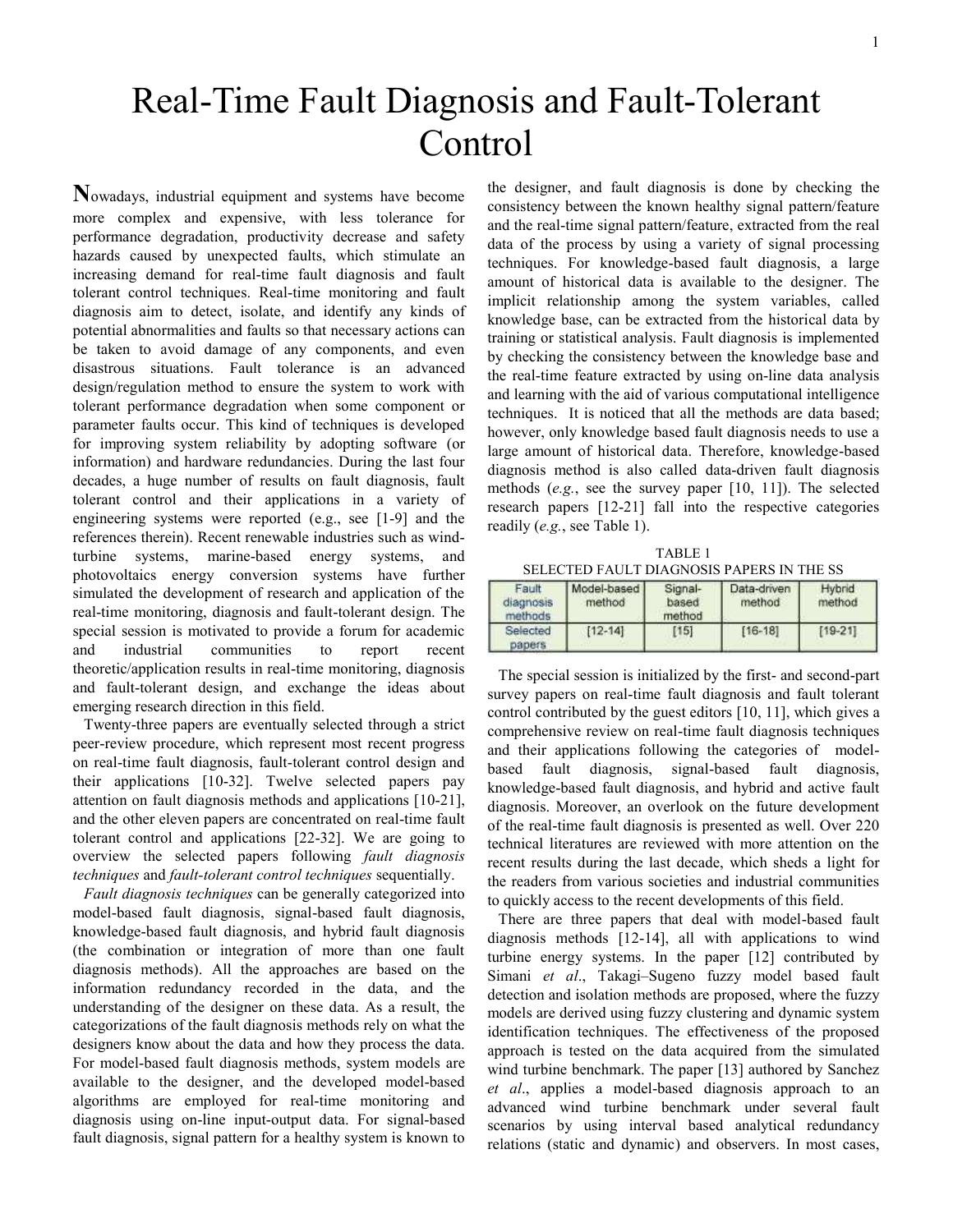the proposed methods have proven to be able to detect faults with different types (*e.g.,* scaling, offset and stuck) by taking into account modelling errors and measurement noises in the 5MW benchmark. The fault isolation techniques based on column and row reasoning applied to the signature matrix obtained from the simulation tests, have shown that only some of the faults are completely isolable, which deserves a further research in the future. In the paper [14] by Belsa *et al*., fault diagnosis for a wind farm is investigated by using interval parity equations and nonlinear parameter varying models. The noises and modelling errors are assumed to unknown but bounded. The used fault detection test is based on checking the consistency between the measurements and the model to find whether the measurements are inside the interval prediction bounds. The fault isolation algorithm employed is on the basis of analysing the observed fault signatures on-line, and matching them with the theoretical ones obtained using structural analysis. The proposed algorithms are tested on a wind farm benchmark system.

The paper [15], contributed by Zhu *et al*., develops a novel signal-based method for online condition monitoring on micro-milling. The developed online approach directly correlates tool conditions with the force waveform variations, and estimates the tool condition based on the probability densities of the force waveforms singularity measurement. The singularities of the waveforms are measured with holder exponents, which are extracted from their wavelet transform modulus maxima. The experimental studies show that the proposed condition monitoring approach is robust against noises and working condition variations.

The selected papers [16-18] contribute to data-driven fault diagnosis. In [16] by Zhu *et al*., a novel fault classification mechanism is presented by developing probabilistic principal component analyser under hidden Markov model framework. The proposed fault classification method is tested on the Tennessee Eastman benchmark process. The paper [17], contributed by Biswas *et al*., addresses a real-time data-driven algorithm for health diagnosis and prognosis for a circuit breaker trip assembly by using a programmable intelligent electronic device stationed at the remote substation. The comprehensive health detection algorithm has a real time module as well as a predictive module, both of which can provide a clear indication about the present and future health of the circuit breaker trip coil arrangement. The real-time implementation of the proposed algorithm is also illustrated. The paper [18] authored by Chen *et al*., deals with the distributed real-time anomaly detection in networked industrial sensing systems. The proposed method utilizes graph theory and data-driven analysis tools such as principal component analysis. The performance of the proposed algorithm is evaluated by using real data respectively from building structural monitoring and smart grids.

The hybrid fault diagnosis methods are contributed by the selected papers [19-21]. In the paper [19] by Shardt *et al*., model-based and data-driven methods are integrated to do process monitoring. The paper examines the development of soft-sensor-like, data-driven predictor for key performance indicators where the data may not be available at every sampling interval or immediately after sampling. The effectiveness of the proposed method is tested using both Monte Carlo simulations and Tennessee-Eastman process. In [20] by Yin *et al*., an intelligent particle filter is developed for fault detection on nonlinear systems. It is noted that particle filter is an approach between model-based and data-driven techniques, which can estimate the hidden states of the nonlinear and non-Gaussian systems. In order to overcome the particle impoverishment problem suffered by the conventional particle filters, an intelligent particle filter is proposed inspired by the genetic algorithm. The proposed intelligent particle filter is finally used for real-time fault detection on a threetank system. In [21] by Geest *et al*., inter-turn faults detection in high-speed permanent magnet machines is investigated by using analytical models and signal processing techniques. The proposed fault detection method is suitable for hardware implementation and can function as independent monitor of a drive system. The experiments are also performed to demonstrate the detection performance.

*Fault-tolerant control techniques* can be generally classified as *passive fault-tolerant control* and *active fault-tolerant control*. The passive fault-tolerant control technique regards the fault as a system perturbation such that the control law is designed to possess inherent fault tolerance capabilities. Therefore, the passive fault-tolerant control needs neither fault diagnosis scheme nor reconfiguration of the controller, which normally has a limit fault-tolerant capability. In contrast, active fault tolerant control is designed to meet the control objectives with minimum system performance degradation either by utilizing a pre-calculated control law or by synthesizing an updating control strategy online. As a result, active fault tolerant control techniques mostly reply on realtime fault diagnosis schemes to provide the up-to-date information on the current status of the system monitored. Undoubtedly, the selected papers [22-31] fall into the category of active fault tolerant control as they are all heavily dependent of the system status information provided by the fault diagnosis schemes. The paper [32] is not based directly on the diagnosis of the faults, but on the compensation of the ultimate impact caused by the faults by using adaptive control laws. Therefore, the paper [32] could belong to the category of the active fault diagnosis as well. As a result, all the selected papers are active fault diagnosis methods (*e.g*., see Table 2), which is an indicator of active fault tolerant control techniques being dominant at present.

TABLE 2 SELECTED FAULT TOLERANCE PAPERS IN THE SS

| Fault tolerant  | Passive fault-tolerant | Active fault-tolerant |
|-----------------|------------------------|-----------------------|
| control methods | control methods        | control methods       |
| Selected papers | None                   | $[22-32]$             |

 Fault-tolerant control in the SS is initialized by the paper [22] contributed by Gao, where a novel simultaneous state and fault discrete-time estimator is proposed by synthesizing descriptor system theory and linear matrix inequality technique, enabling the internal properness and stability of the estimation error dynamics and robustness against the effects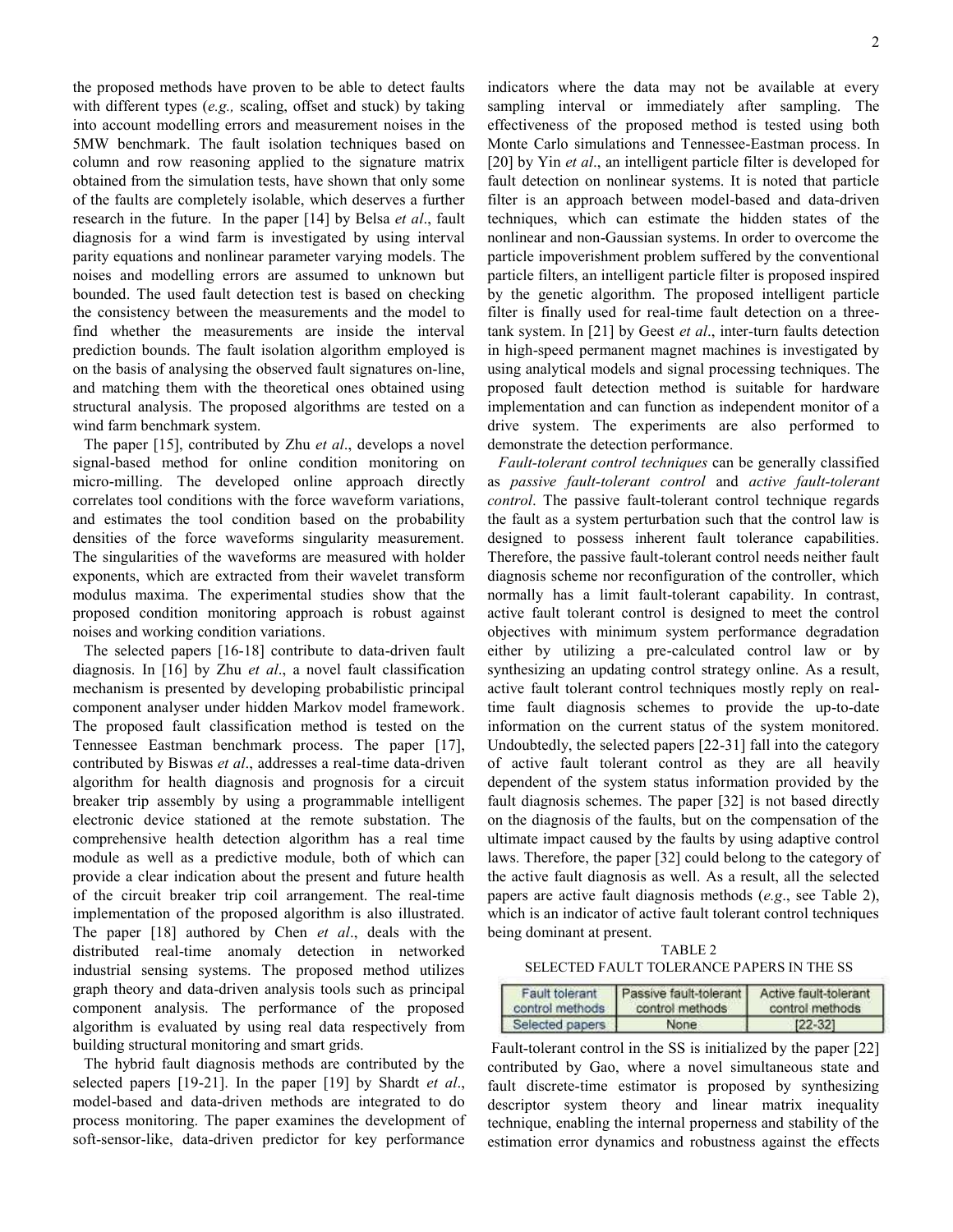from process disturbances and faults. On the basis of the estimated states and faults, the fault tolerance is realized by using actuator and sensor signal compensations. The effectiveness of the proposed algorithms is demonstrated using a vehicle dynamic system.

Descriptor system arises from a natural modelling process which can be utilized to model a wide class of practical systems such as electric and electronic systems, aircraft systems, and biological systems and so forth. In the paper [23] authored by Jia *et al*., fault tolerant control for Takagi-Sugeno fuzzy descriptors with time delays is dealt with. Faults are reconstructed by using learning observers, and fault tolerant control is then implemented by using a feedback control based on the estimated states and reconstructed actuator faults. A truck trailer system is finally employed to verify the proposed methods.

The paper [24], contributed by Alwi *et al*., presents a fault tolerant control scheme for linear parameter varying systems using integral sliding modes and control allocation. The integral sliding mode approach ensures ideal sliding throughout the closed-loop system response and maintains nominal performance and robustness in the face of possible actuator faults/failures. Control allocation can distribute the 'virtual' control signal from the controller to the available redundant actuators especially in the event of faults/failures. The estimate of the actuator efficiency level is used in the fault tolerant control scheme. The proposed method is implemented and evaluated on a research flight simulator in a realistic operating environment.

In the paper [25], authored by Xu *et al*., nonsingular fast terminal sliding-mode fault-tolerant control method is addressed for a second-order nonlinear system, where the estimated value of the actuator fault is available from the fault diagnosis information. By using the proposed method, the closed-loop system can achieve the stabilization mission even when some of the actuators fail to operate. Moreover, the system states of the closed-loop system can converge to the equivalent point in a finite amount of time. The simulation results of a spacecraft attitude control system demonstrate the effectiveness of the proposed schemes.

The paper [26], contributed by Yang *et al*., addresses a realtime fault tolerant control strategy for nonlinear systems. The proposed fault-tolerant control algorithm is based on the internal model control structure with embedded iterative computation, and available estimated faults for signal compensation. The effectiveness of the developed scheme is demonstrated through experimental and simulation results of a three-tank system.

Recently, coordination for multi-agent systems has received much attention due to its emerging applications in sensor networks, spacecraft formation flying, and so forth. Consensus tracking means that a group of agents reaches an agreement with the leader on a common value by interacting with their local neighbors, and the leader can move following the predefined trajectory. For large-scale multi-agent networks, actuators in every single agent may not work in the ideal way due to unexpected malfunctions, which motivates to develop effective design methodologies to accommodate potential component failures and maintain the system stability with tolerable performance degradation. In the paper [27], authored by Zuo *et al*., fault tolerant consensus tracking problems for both linear and Lipschitz nonlinear multi-agent systems are investigated. In order to compensate actuator failure effects on the consensus tracking, an adaptive fault tolerant control protocol is presented by estimating the faults and updating state feedback gain online.

Fault-hiding paradigm is an active strategy for fault tolerance, where the faulty plant is reconfigured instead of the controller/observer, and a reconfiguration block is inserted when a fault occurs. The reconfiguration block is selected so as to hide the fault from the viewpoint of the controller, allowing it to see the same plant as before the fault. The reconfiguration block is called virtual actuator in case of actuator faults. In the paper [28] by Rotondo *et al*., faulthiding approach is applied to the fault-tolerant control of a four wheeled omnidirectional robot, which is modelled as quasi-linear parameter varying system. A switching linear parameter varying virtual actuator is added to the control loop to realize fault tolerance for the system under the effect of actuator faults. The effectiveness of the proposed approach is demonstrated through experimental results obtained with a real test-bed.

The paper [29], contributed by Cecati *et al*., presents a fault tolerant approach for three-phase voltage inverters. A generalized switching function accounting for both healthy and faulty conditions is proposed, and a simple and feasible method to embed fault diagnosis and reconfiguration within the control algorithm is addressed. Experimental results by using a test bench composed of a dSPACE control board and INFRANOR BF70/4.22 converter demonstrate the effectiveness and feasibility of the proposed fault-tolerant control strategy.

Multi-level converters can have applications in high-voltage high-power renewable energy systems, which could operate under fault conditions in case of a loss of a branch or voltage cell, owing to the multi-branch structure. This motivates to develop an effective fault tolerant control strategy for multilevel converters. In the paper [30], authored by Li *et al*., a novel active fault tolerant space vector pulse width modulation (SVPWM) strategy is proposed for three-phase multi-level converters under single-phase faults. The proposed modulation strategy treats the multilevel converter as a two-level converter by introducing an offset vector to adjust the modulation of the converter online under different fault conditions. The effectiveness of the proposed fault tolerant scheme is verified on a seven-level hybrid input-switched converter under several scenarios.

Industrial wireless sensor networks normally operate in challenging environments due to dust, heat, water, electromagnetic interference and interference from other wireless devices, therefore it is difficult to ensure a reliable real-time communication for industrial wireless sensor networks. In [31] by Yang *et al*., three independent methods, that is, segmented slot assignment, fast slot competition and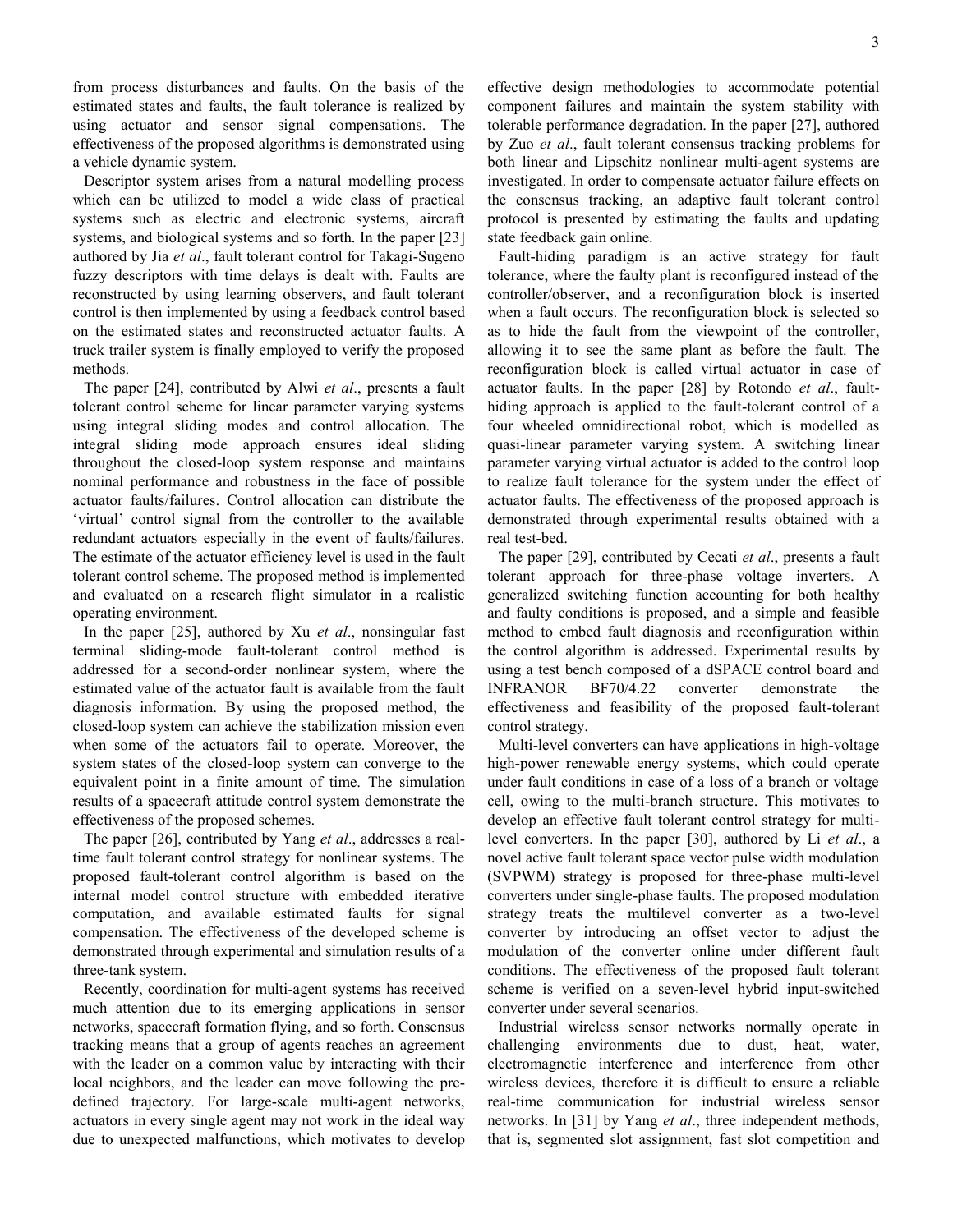free node scheduling, are addressed in order to improve the reliability of the real-time communication. The proposed algorithms support efficient slot re-scheduling caused by link or node failure. The proposed methods are demonstrated by using simulations and a real implementation targeting monitoring of welder machines.

The special session is ended by the paper [32] contributed by Wang *et al*., which addresses a robust adaptive fault tolerant consensus protocol for multi-agent systems subjected to unknown nonlinear dynamics and unexpected actuator faults. By introducing the virtual parameter estimation error into the Lyapunov function candidates, the proposed adaptive control algorithms are capable of compensating uncertain dynamics, rejecting disturbances, accommodating actuation faults, and ensuring uniformly ultimately bounded synchronization for the multi-agent system under such anomaly conditions. The proposed fault tolerant control method is not based directly on the diagnosis of the faults, but on the compensation of its ultimate impact, and such impact has been reflected in the part of the lumped uncertainties in the system.

To this end, the overview of the 22 selected papers of the special session ``Real-Time Fault Diagnosis and Fault-Tolerant Control'' have been accomplished, which have reflected most recent progress in the research field. We hope this special session can further stimulate the research interests in this direction from a variety of societies and industrial sessions. More effective monitoring, diagnosis and tolerant control methods/algorithms with real-time implementations are expected.

## ACKNOWLEDGEMENT

The Guest Editors would like to take this opportunity to thank all the authors who responded to the call for this special session. The guest editor team is deeply indebted to the volunteer contributions from the reviewers. Without their professional contributions and patience, there is no way to select the 22 papers out of 155 submissions (including revisions). Last but not least, special thanks have to be addressed to Ms. Sandra McLain for her excellent support during every stage leading to a smooth progress ending in the final publication of this Special Issue.

ZHIWEI GAO*, Guest Editor*  Faculty of Engineering and Environment University of Northumbria Newcastle upon Tyne, NE1 8ST, UNITIED KINGDOM

STEVEN X. DING, *Guest Editor*

Institute for Automatic Control and Complex Systems University of Duisburg-Essen 47057 Duisburg, GERMANY

CARLO CEATI, *Guest Editor*  Department of Information Engineering, Computer Science and Mathematics University of L'Aquila 67100 L'Aquila, ITALY

## **REFERENCES**

- [1] A. Willsky, "A survey of design methods for failure detection in dynamic systems,'' *Automatica*, vol.12, no.6, pp.601-611, Nov. 1976.
- [2] J. Gertler, ``Survey of model-based failure detection and isolation in complex plants,'' *IEEE Contr. Syst. Mag*., vol.8, no.6, pp.3-11, Dec. 1988.
- [3] P. Frank, "Fault diagnosis in dynamic systems using analytical and knowledge-based redundancy-A survey and some new results,'' *Automatica*, vol.26, no.3, pp.459-474, May 1990.
- [4] J. Chen, and R. Patton, Robust Model-Based Fault Diagnosis for Dynamic Systems. Boston, MA, USA: Kluwer Academic, 1999.
- [5] M. Blanke, M. Kinnaert, J. Lunze, and M. Staroswiecki, Diagnosis and Fault-Tolerant Control. Berlin, Germany: Springer, 2003.
- [6] S. X. Ding, Model-based Fault Diagnosis Techniques: Design Schemes, Algorithms, and Tools. Berlin, Germany: Springer, 2008.
- [7] R. [Isermann,](http://link.springer.com/search?facet-author=%22Rolf+Isermann%22) Fault-Diagnosis Applications. Berlin, Germany: Springer, 2008.
- [8] Z. Gao, H. Saxen, and C. Gao, "Special section on data-driven approaches for complex industrial systems,'' *IEEE Ind. Inf*., vol.9, no.4, pp.2210-2212, Nov. 2013.
- [9] B. Mirafzal, ``Survey of fault-tolerance techniques for three-phase voltage source inverters,'' *IEEE Trans. Ind. Electron*., vol.61, no.10, pp.5192-5202, Oct. 2014.
- [10] Z. Gao, C. Cecati, and S. X. Ding, "A survey of fault diagnosis and fault-tolerant techniques part I: fault diagnosis with model-based and signal-based approaches,'' *IEEE Trans. Ind. Electron.*, vol.62, no.6, Jun. 2015.
- [11] Z. Gao, C. Cecati, and S. X. Ding, "A survey of fault diagnosis and fault-tolerant techniques part II: fault diagnosis with knowledge-based and hybrid/active approaches,'' *IEEE Trans. Ind. Electron.*, vol.62, no.6, Jun. 2015.
- [12] S. Simani, S. Farsoni, and P. Castaldi, "Fault diagnosis of a wind turbine benchmark via identified fuzzy models,'' *IEEE Trans. Ind. Electron.*, vol.62, no.6, Jun. 2015.
- [13] H. Sanchez, T. Escobet, V. Puig, P. Odgaard, '`Fault diagnosis of an advanced wind turbine benchmark using interval-based ARRs and observers,'' *IEEE Trans. Ind. Electron.*, vol.62, no.6, Jun. 2015.
- [14] J. Belsa, P. Jimenez, D. Rotondo, F. Nejjari, and V. Puig, "An interval NLPV partiy equations approach for fault detection and isolation of a wind farm,'' *IEEE Trans. Ind. Electron.*, vol.62, no.6, Jun. 2015.
- [15] K. Zhu, T. Mei, and D. Ye, "Online condition monitoring in micromilling: A force waveform shape analysis approach,'' *IEEE Trans. Ind. Electron.*, vol.62, no.6, Jun. 2015.
- [16] J. Zhu, Z. Ge, and Z. Song, "HMM-driven robust probabilistic principal component analyzer for dynamic process fault classification,'' *IEEE Trans. Ind. Electron.*, vol.62, no.6, Jun. 2015.
- [17] S. Biswas, A. Srivastava, and D. Whitehead, ``A real-time data-driven algorithm for health diagnosis and prognosis of a circuit breaker trip assembly,'' *IEEE Trans. Ind. Electron.*, vol.62, no.6, Jun. 2015.
- [18] P. Chen, S. Yang, and J. McCann, "Distributed real-time anomaly detection in networked industrial sensing systems,'' *IEEE Trans. Ind. Electron.*, vol.62, no.6, Jun. 2015.
- [19] Y. Shardt, H. Hao, and S. X. Ding, "A new soft-sensor-based process monitoring scheme incorporating infrequent KPI measurements,<sup>3</sup> *Trans. Ind. Electron.*, vol.62, no.6, Jun. 2015.
- [20] S. Yin, and X. Zhu, ``Intelligent particle filter and its application on fault detection of nonlinear systems,'' *IEEE Trans. Ind. Electron.*, vol.62, no.6, Jun. 2015.
- [21] M. Geest, H. Polinder, J. Ferreira, A. Veltman, J. Wolmarans, and N. Tsiara, ``Analysis and neutral voltage based detection of inter-turn faults in high-speed permanent magnet machines with parallel strands,'' *IEEE Trans. Ind. Electron.*, vol.62, no.6, Jun. 2015.
- [22] Z. Gao, "Fault estimation and fault tolerant control for discrete-time dynamic systems,'' *IEEE Trans. Ind. Electron.*, vol.62, no.6, Jun. 2015.